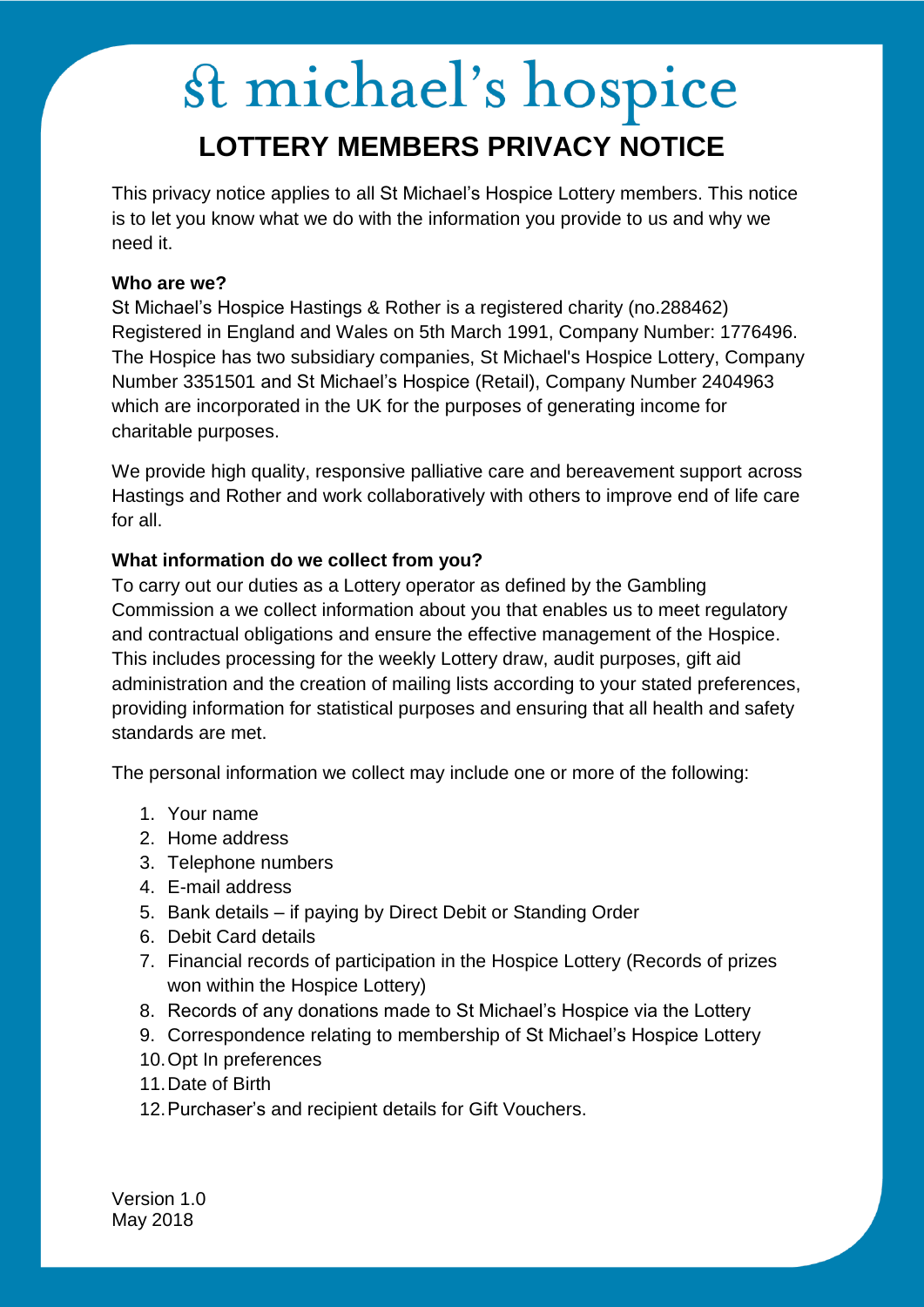# st michael's hospice

If you use our website to access further information about the Hospice, please see our website Privacy Notice. It can be found at [www.stmichaelshospice.com/privacy](http://www.stmichaelshospice.com/privacy-notices)[notices](http://www.stmichaelshospice.com/privacy-notices)

#### **How do we use the information we collect about you?**

We use your personal data for a number of purposes including the following:

- To ensure that your lottery number(s) are entered into each weekly draw which may require the need to notify you when payments are due, and to send you any winnings
- To evidence details needed for an audit from The Gambling Commission
- To ensure that accurate Gift Aid claims are submitted to HMRC
- Mailing relevant information to you based on your stated preferences.

Under the Data Protection Act 2018 we are permitted to process your information for one or more of the following reasons:

- You have provided consent
- It is necessary for us to be legally compliant
- To fulfil your contractual obligations
- There is a legitimate interest to do so (eg in our role as an employer)

The Hospice will carry out a Legitimate Interest Assessment (LIA) for cases where legitimate interest is being used as a basis for processing information.

We will never share or sell your information to third parties for marketing purposes or for any unjustifiable reason.

We will provide your information to authorised parties as appropriate, eg HMRC, Gambling Commission and Hospice auditors, only with the information they need to deliver the relevant service. In addition, if there is a legitimate business interest we will share appropriate information within the organisation.

#### **How do we protect your information?**

We don't keep your information for longer than is necessary for the purposes for which it is processed. This is in accordance with our Data Protection policy which adheres to the Data Protection Act 2018.

We have IT systems that we use to keep your information safe and secure. Where this information is on a database that is not hosted by the Hospice, we have service contracts with providers that give assurance of compliance with the relevant legislation and standards for data security.

Where your information is not kept electronically we have security measures, policies and an audit process in place to ensure your information remains secure, not retained or processed unless there is a documented justifiable reason and is only shared on a "needs to know" basis.

Version 1.0 May 2018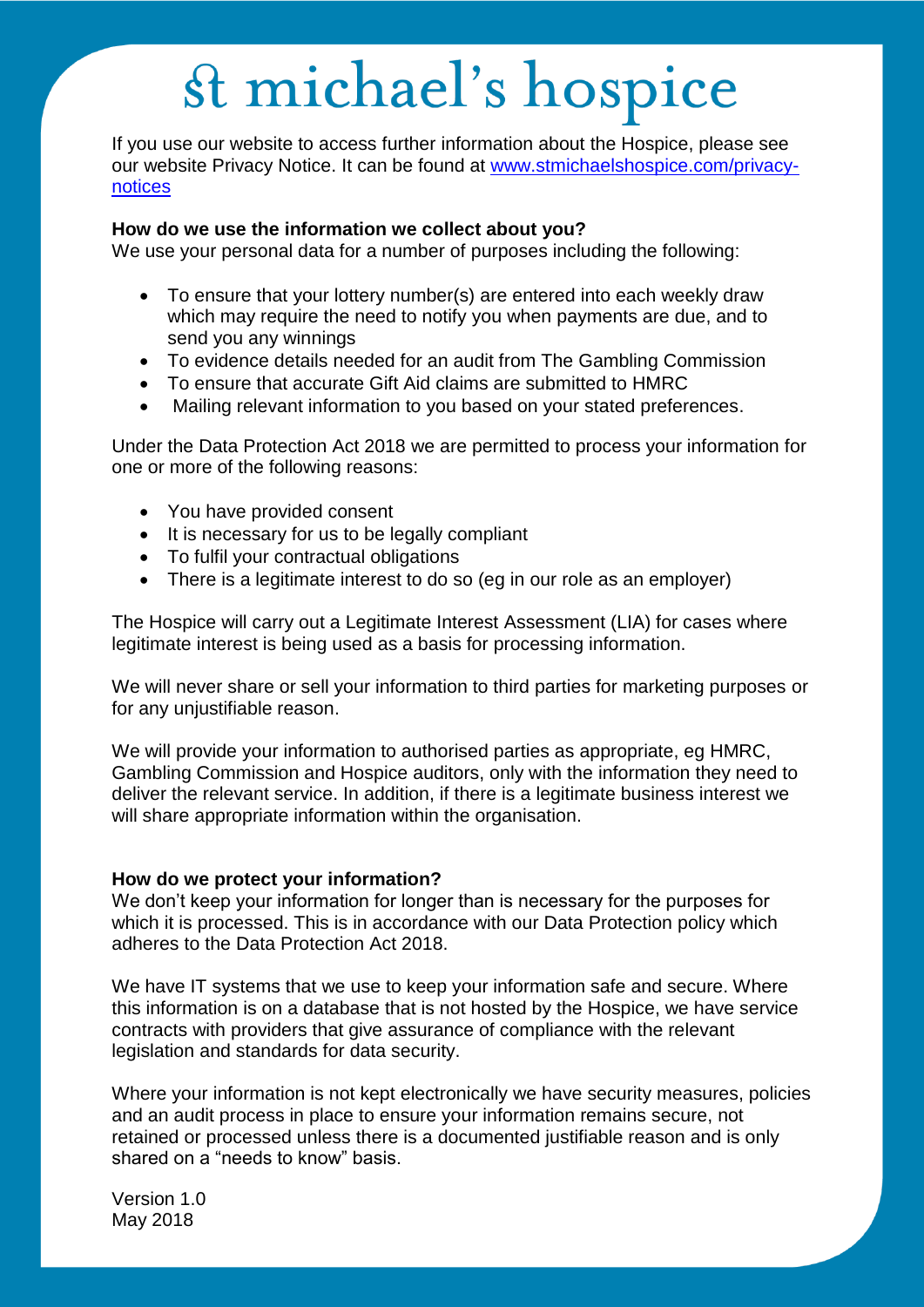# st michael's hospice

### **How long do we keep your information?**

The length of time that we will retain your information will vary depending on the nature of the record. Our Data Protection policy specifies the length of retention period for specific information and this is determined either by statutory guidance or best practice. A copy of our Data Protection policy can be requested by sending an email to [dpo@stmichaelshospice.com](mailto:dpo@stmichaelshospice.com)

## **What are your rights over your information that you have provided to us?**

Under the Data Protection Act 2018, you have the right to:

- Access your personal data by making a Subject Access Request
- Request rectification, erasure or to restrict your data
- Right to object to the processing of your data
- Data portability-right to request transfer of data
- Make a complaint to the organisation that processes your information (St Michael's Hospice) or the Information Commissioners Office (ICO).

All requests will be considered and complied with in line with ICO guidance.

We want to make sure that your personal information is accurate and up to date. Please let us know if your details change by contacting:

#### **Lottery Manager**

St Michael's Hospice Upper Maze Hill St Leonards on sea East Sussex TN38 0LB e-mail: Lottery@stmichaelshospice.com Tel: 01424 456384

If you need to make a complaint or require further information on how your data is processed, please contact:

#### **Data Protection Officer**

St Michael's Hospice Upper Maze Hill St Leonards on sea East Sussex TN38 0LB e-mail: DPO@stmichaelshopsice.com Tel: 01424 457984

You may also contact the Information Commissioners Office (ICO) if you are concerned, or unhappy with how the Hospice is processing your data. You can do this by reporting a concern on the ICO website [www.ico.org.uk/concerns/](http://www.ico.org.uk/concerns/) 

Version 1.0 May 2018